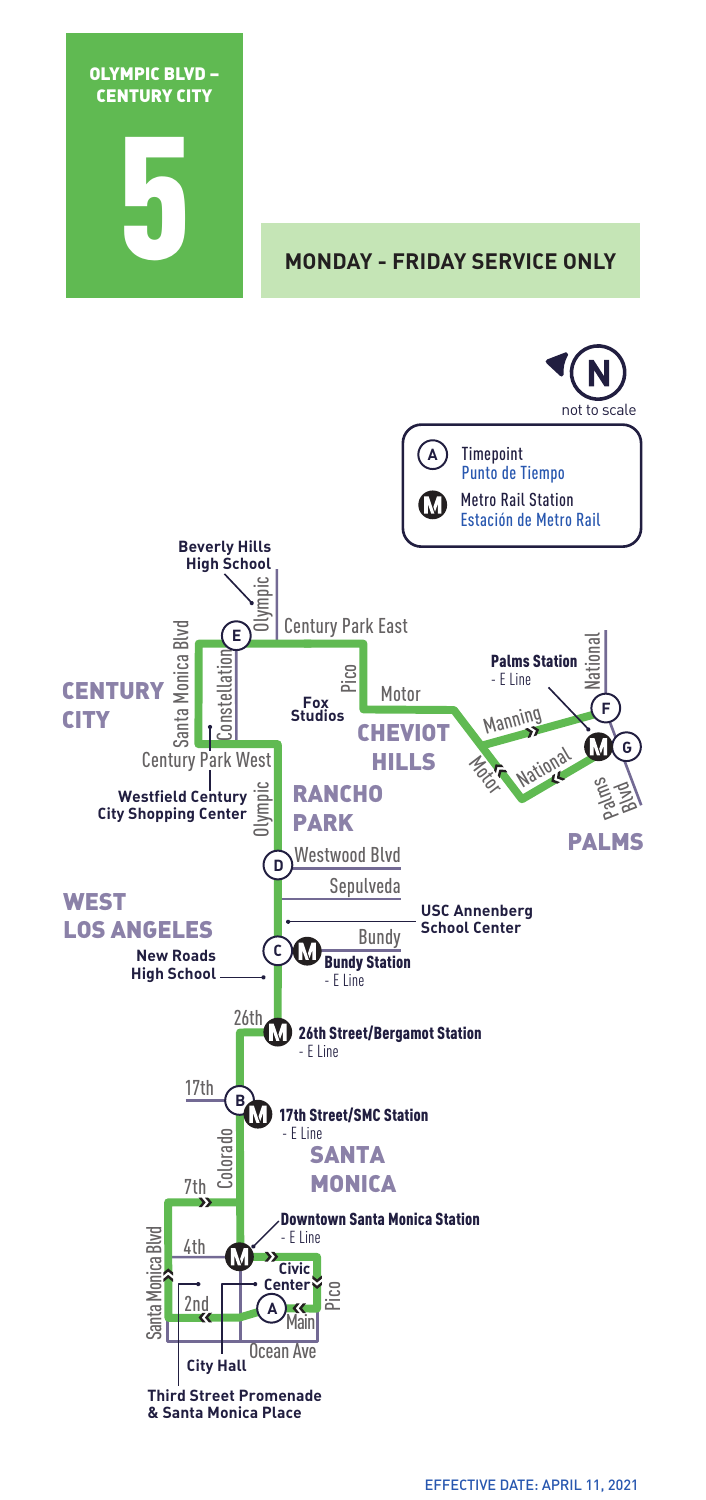## **SANTA MONICA TO PALMS STATION E LINE**

| Civic<br>orium<br>ă<br>Audite<br>Main<br>$\hat{\Phi}$ | ۰<br>17th/SM<br>ō<br><b>Colora</b><br>7th<br>Station<br>œ<br>$\circledast$ | Ē<br>Stati<br>Bundy<br>Olympı<br>Bundy <sub>3</sub><br>œ<br>O | stwood<br>Olympic<br>& Westw<br>⊚             | Park<br>Constellation<br>Century<br>త<br>East<br>$\bigcirc$ | œ<br>Stati<br>anning<br>c<br>÷<br>£<br>Σ∝<br>உ<br>F. |
|-------------------------------------------------------|----------------------------------------------------------------------------|---------------------------------------------------------------|-----------------------------------------------|-------------------------------------------------------------|------------------------------------------------------|
| 7:20<br>8:10                                          | 7:30<br>8:22                                                               | 7:38<br>8:33                                                  | 7:45<br>8:41                                  | 7:54<br>8:53                                                | 8:06<br>9:06                                         |
| 9:10                                                  | 9:23                                                                       | 9:33                                                          | 9:41                                          | 9:52                                                        | 10:04                                                |
| 10:10                                                 | 10:23                                                                      | 10:32                                                         | 10:39                                         | 10:50                                                       | 11:01                                                |
| 11:10                                                 | 11:23                                                                      | 11:32                                                         | 11:39                                         | 11:50                                                       | 12:01                                                |
| 12:10<br>1:10<br>2:10<br>3:00<br>3:50<br>4:50         | 12:23<br>1:23<br>2:23<br>3:13<br>4:03<br>5:03                              | 12:34<br>1:34<br>2:34<br>3:24<br>4:16<br>5:16                 | 12:42<br>1:42<br>2:43<br>3:37<br>4:33<br>5:40 | 12:53<br>1:53<br>2:54<br>3:49<br>4:45<br>5:55               | 1:04<br>2:04<br>3:06<br>4:03<br>5:00<br>6:11         |
| 5:50                                                  | 6:02                                                                       | 6:15                                                          | 6:34                                          | 6:48                                                        | 7:02                                                 |

**DURANTE LA SEMANA WEEKDAY DURANTE LA SEMANA**

**Route 5 does not operate on weekends or the following holidays:/**La Ruta 5 no opera los fines de semana ni en los siguientes días festivos:

| New Year's Day       | <b>Memorial Dav</b>     | <b>Independence Dav</b> |
|----------------------|-------------------------|-------------------------|
| <b>Labor Dav</b>     | <b>Thanksgiving Day</b> | Day After Thanksgiving  |
| <b>Christmas Eve</b> | <b>Christmas Day</b>    | <b>New Year's Eve</b>   |

### Be Alert!

Time to go? Request your stop by pulling the cord or pushing the stop button about a block before your stop. Remain seated until the bus has come to a complete stop. Exit through the rear doors.

ALL PM TIMES IN BOLD